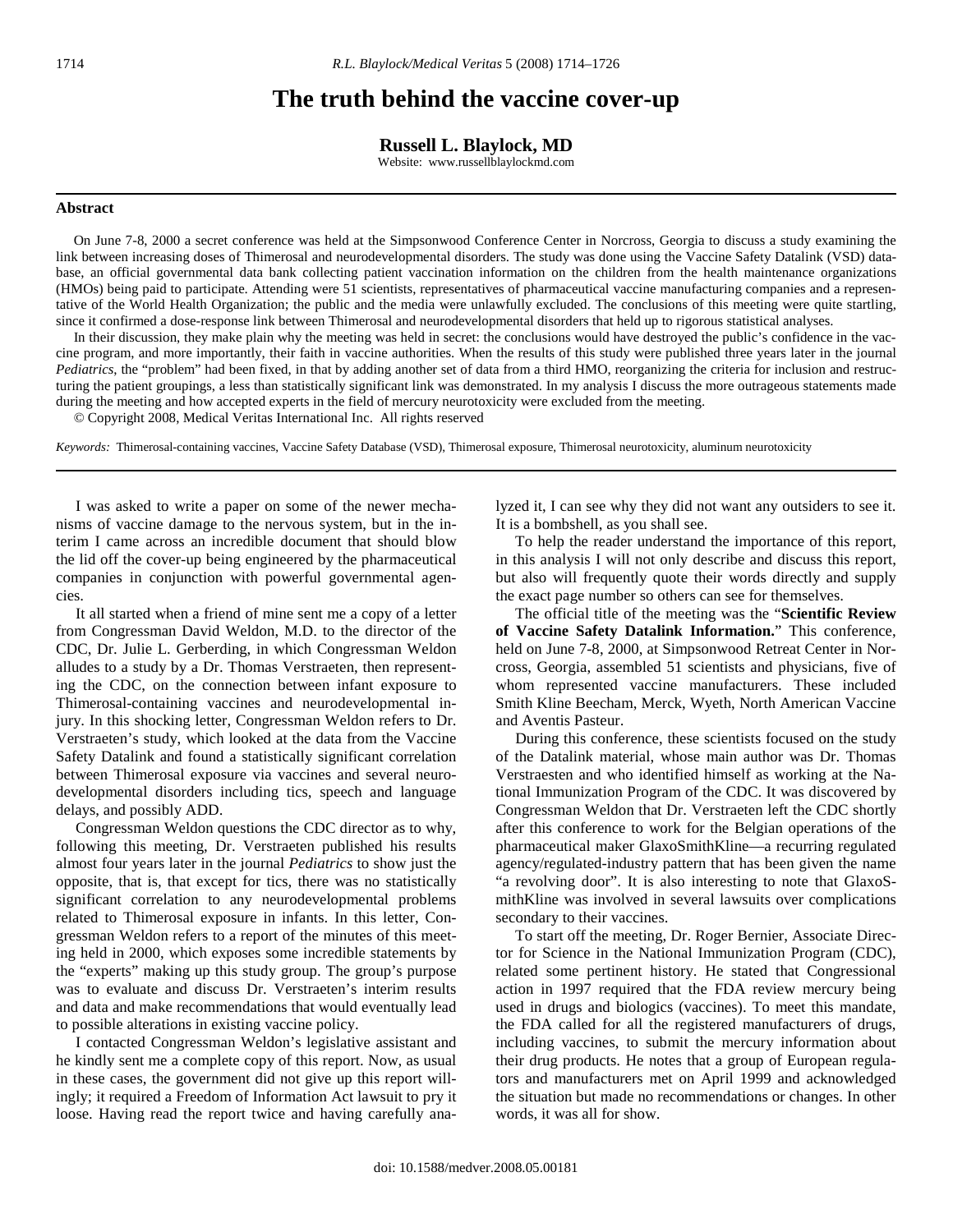At this point Dr. Bernier makes an incredible statement (page 12). He says, "**In the United States there was a growing recognition that cumulative exposure may exceed some of the guidelines."** By guidelines, he is referring to guidelines for mercury exposure safety levels set by several regulatory agencies. The three guidelines were set by the ATSDR (The Agency for Toxic Substances and Disease Registry), the FDA (Food and Drug Administration), and the EPA (Environmental Protection Agency). The most consistently violated safety guideline was the mercury-in-food limit set by the EPA. He further explains that he is referring to children being exposed to Thimerosal in vaccines.

 Based on this realization that they were violating safety guidelines, he says that this then "**resulted in a joint statement of the Public Health Service (PHS) and the American Academy of Pediatrics (AAP) in July of last year (1999), which stated that as a long term goal, it was desirable to remove mercury from vaccines because it was a potentially preventable source of exposure."** (Page 12)

 As an aside, one has to wonder, where was the Public Health Service and American Academy of Pediatrics during all the years of mercury use in vaccines and why didn't they know that, number one, they were exceeding regulatory safety levels and secondly, why weren't they aware of the extensive literature showing deleterious effects on the developing nervous system of babies? As we shall see, even these "experts" seem to be cloudy on the mercury literature.

 Dr. Bernier notes that in August 1999 a public workshop was held in the Lister Auditorium in Bethesda by the National Vaccine Advisory Group and the Interagency Working Group on Vaccines to consider Thimerosal risk in vaccine use. And based on what was discussed in that conference,Merck, one manufacturer of a U.S.-licensed hepatitis B vaccine (HepB) moved to license a "no Thimerosal" formulation for young children but kept making and distributing its Thimerosalpreserved HepB formulation into the mid 2000s while GlaxoSmithKline, the other U.S.-licensed HepB maker apparently moved to license a reduced-Thimerosal formulation; apparently, neither firm moved to recall the existing Thimerosalpreserved doses. It is interesting to note that the media took very little interest in what was learned at that meeting and it may have been a secret meeting—probably because it was also a meeting that was not, as required by law, announced publicly. As we shall see, there is a reason why they struggle to keep the contents of all these meetings secret from the public.

 Dr. Bernier then notes on page 13 that on October 1999 the Advisory Committee on Immunization Practices (ACIP) **"looked this situation over again and did not express a preference for any of the vaccines that were Thimerosal free."**  In this discussion he further notes that the ACIP concluded that the Thimerosal-containing vaccines could be used but the "**long-term goal"** is to try to remove Thimerosal as soon as possible.

 Now, we need to stop and think about what has transpired. We have an important group here, the ACIP that essentially plays a role in vaccine policy affecting tens of millions of children every year. And, we have evidence from the Thimerosal meeting in 1999 that the potential for serious injury to the infant's brain is so serious that a recommendation for removal becomes policy. In addition, they are all fully aware that tiny babies are receiving mercury doses that exceed even EPA safety limits for adults, yet all they can say is that we must "try to remove Thimerosal as soon as possible." Do they not worry about the tens of millions of babies who will continue receiving Thimerosal-containing vaccines until they can get around to stopping the use of Thimerosal?

 It should also be noted that it is a misnomer to say "removal of Thimerosal" since they are not removing anything. They just plan to stop adding it to future vaccines once they use up existing stocks, which entails millions of doses. And incredibly, the government allows them to do it. Even more incredibly, the **American Academy of Pediatrics** and the **American Academy of Family Practice** similarly endorse this insane policy. In fact, they specifically state that children should continue to receive the Thimerosal-containing vaccines until new Thimerosal-free vaccines can be manufactured at the will of the manufacturers. It was disclosed that Thimerosal was in all influenza, HepB and DPT vaccines, as well as most DtaP vaccines

 Had vaccine safety been their primary concern, as it should be, the most obvious solution was to recommend only singledose vials, which require no preservative, coupled with a ban on the use of any mercury compound in the manufacture of all drugs. So, why didn't they make this or at least a "no Thimerosal" recommendation? "Oh," they exclaim, "it would add to the cost of the vaccine." Of course, we are only talking about a few dollars per vaccine at most, certainly worth the health of your child's brain and future. They could use some of the hundreds of millions of dollars they waste on vaccine promotion every year to cover the cost for the poor. Yet, that would cut into some fat-cat's profit and we can't have that.

 As they begin to concentrate on the problem at hand we first begin to learn that the greatest problem with the meeting is that they know virtually nothing about what they are doing. On page 15, for example, they admit that there is very little pharmacokinetic data on ethylmercury, the form of mercury in Thimerosal. In fact, they say there is no data on excretion and the data on toxicity is sparse; yet it is recognized to cause hypersensitivity, neurological problems, and even death, and it is known to easily pass the blood-brain barrier and the placental barrier.

 Therefore, what they are admitting is that we have a form of mercury that has been used in vaccines since the 1930s and no one has bothered to study the effects on biological systems, especially the brains of infants. Their defense throughout this conference is "**we just don't know the effects of ethylmercury.**" As a solution, they resort to studies on methylmercury because there are thousands of studies on this form of mercury. The major source of this form is seafood consumption.

 It takes them awhile to get the two forms of mercury straight, since for several pages of the report they say methylmercury is in Thimerosal rather than ethylmercury. They can be forgiven for this. On page 16, Dr. Johnson, an immunologist and pediatrician at the University of Colorado School of Medicine and the National Jewish Center for Immunology and Respiratory Medicine, notes that he would like to see the incorporation of wide margins of safety, that is **3 to 10-fold margins of safety** to "**account for data uncertainties**." What he means is that there are so many things we do not know about this toxin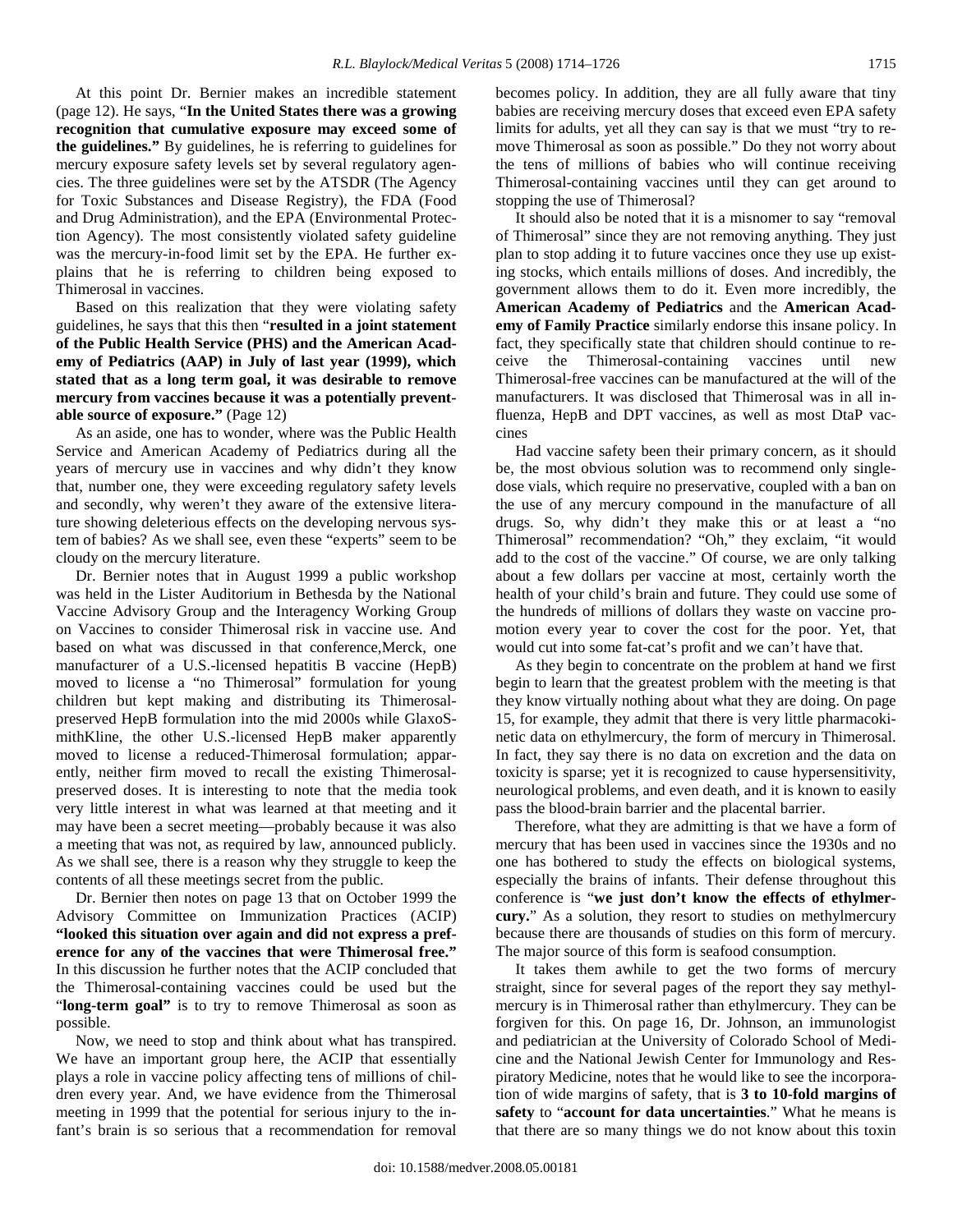that we had better use very wide margins of safety. For most substances the FDA uses a 100-fold margin of safety.

 The reason for this, which they do not mention, is that in a society of hundreds of millions of people, there are groups of people who are much more sensitive to the toxin than others. For instance, the elderly, the chronically ill, the nutritionally deficient, small babies, premature babies, those on certain medications and those with inborn defects in detoxification, just to name a few. In fact, premature babies and low birth weight babies were excluded from the main study since (1) some had the highest mercury levels, (2) these would be hard to study, and (3) they had the most developmental problems possibly related to the mercury. In other words, including these babies might endanger their claims of safety.

 It should also be noted that all participants at this conference ignored the differences in total mercury exposure among infants and small children living in different geographical areas. For example, a child's mother who had dental amalgams, who regularly eats high-methymercury-containing seafood and lives in an area with high atmospheric mercury levels will have much higher total mercury exposure than one exposed to little dietary, dental, and environmental mercury.

 Also on page 16, Dr. Johnson makes an incredible statement, one that defines the problem we have in this country with the promoters of these vaccines. He states, **"As an aside, we found a cultural difference between vaccinologist and environmental health people in that many of us in the vaccine arena have never thought about uncertainty factors before. We tend to be relatively concrete in our thinking."** Then he says, **"One of the big cultural events in that meeting... was when Dr. Clarkson repetitively pointed out to us that we just didn't get it about uncertainty, and he was actually quite right."** 

 This is an incredible admission. First, what is a "vaccinologist"? Do you go to school to learn to be one? How many years of residency training are required to be a "vaccinologist"? Are there board exams? It's an ill-defined term used to describe people who are obsessed with vaccines, not that they actually study the effects of the vaccines, as we shall see throughout this meeting. Most important is the admission by Dr. Johnson that he and his fellow "vaccinologists" are so blinded by their obsession with forcing vaccines on society that they never even considered that there might be factors involved that could greatly affect human health, the so-called **"uncertainties"**. Further, he admits that he and his fellow "vaccinologists" like to think in concrete terms; that is, they are very narrow in their thinking and wear blinders that prevent them from seeing the numerous problems occurring with large numbers of vaccinations in infants and children. Their goal in life is to vaccinate as many people as possible with an ever-growing number of vaccines.

 On page 17 his **"concrete thinking"** once again takes over. He refers to the Bethesda meeting on Thimerosal safety issues and says**, "there was no evidence of a problem, only a theoretical concern that young infants' developing brains were being exposed to an organomercurial."** Of course, as I shall point out later, it is a lot more than a "theoretical concern". He then continues by saying, **"We agree that while there was no evidence of a problem, the increasing number of vaccine** 

# **injections given to infants, was increasing the theoretical mercury exposure risk."**

 It's hard to conceive of a true scientist not seeing the incredible irony of these statements. The medical literature abounds with studies on the deleterious effects of mercury on numerous enzymes, mitochondrial energy production, synaptic function, dendritic function, neurotubule dissolution and excitotoxicity—yet he sees only a "theoretical risk" associated with an ever increasing addition of Thimerosal-containing vaccines. It is also important to note that these geniuses never even saw a problem in the first place, it was pressure from outside scientists, parents of affected children, and groups representing them that pointed out the problem. They were, in essence, reacting to pressure from outside the "vaccinologist club" and, therefore, had not discovered internally that a problem even "might" exist.

 In fact, if these outside groups had not become involved, these "vaccinologists" would have continued to add more and more mercury-containing vaccines to the list of required vaccines. Only when the problem became so obvious, that is of epidemic proportion and the legal profession became involved, would they have even noticed there was a problem. This is a recurring theme in the government's regulatory agencies, as witnessed with fluoride, aspartame, MSG, dioxin and pesticides issues.

 It is also interesting that Dr. Johnson did admit that the greatest risk was among low birth weight infants and premature infants. Now why would that be if there existed such a large margin of safety with mercury used in vaccines? Could just a few pounds of body weight make such a dramatic difference? In fact, it does, but it also means that normal birth weight children, especially those near the low range of normal birth weight, are also in greater danger. It also would mean that children receiving doses of mercury higher than the 75 ug in this study would be at high risk as well because their dose, based on body weight, would be comparable to that of the low birth weight child receiving the lower dose. This is never even considered by these "vaccinologist" experts who decide policy for your children.

 Now this next statement should shock everyone, but especially the poor who might believe that these "vaccinologist" experts have their best interest in mind. Dr. Johnson says on page 17, **"We agree that it would be desirable to remove mercury from U.S. licensed vaccines, but we did not agree that this was a universal recommendation that we would make because of the issue concerning preservatives for delivering vaccines to other countries, particularly developing countries, in the absence of hard data that implied that there was in fact a problem."** 

 So, here you have it. The data is convincing enough that the American Academy of Pediatrics and the American Academy of Family Practice, as well as the regulatory agencies and the CDC, all recommend its removal as quickly as possible because of concerns of adverse effects of mercury on brain development, but not for the children in the developing countries. I thought the whole idea of child health programs in the United States directed toward the developing world was to give poor children a better chance in an increasingly competitive world. This policy being advocated would increase the neurodevelopmental problems seen in poor children of developing countries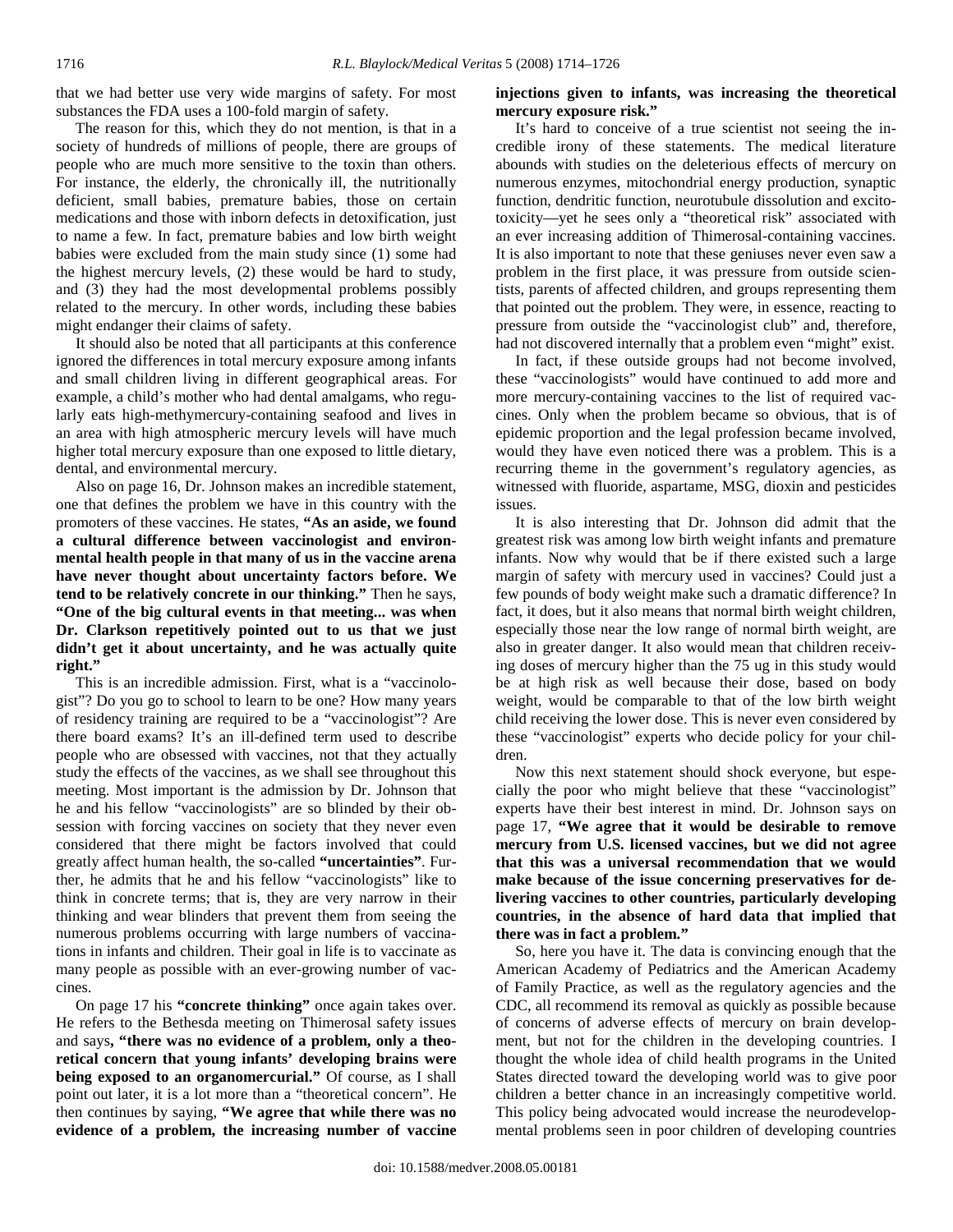and of this country, impairing their ability to learn and develop competitive minds. Remember, there was a representative of the World Health Organization (WHO), Dr. John Clements, serving on this panel of "experts" who apparently never challenged this statement made by Dr. Johnson.

 It also needs to be appreciated that children in developing countries are at a much greater risk of complications from vaccinations and from mercury toxicity than children in developed countries. This is because of poor nutrition, concomitant parasitic and bacterial infections, and a high incidence of low birth weight in these children. We are now witnessing a disaster in African countries caused by the use of older live virus polio vaccines that has now produced an epidemic of vaccine related polio, that is, polio caused by the vaccine itself. In, fact, in some African countries, polio was not seen until the vaccine was introduced.

 The WHO and the "vaccinologist experts" from this country now justify a continued polio vaccination program with this dangerous vaccine on the basis that now that they have created the epidemic of polio, they cannot stop the program. In a recent article it was pointed out that this is the most deranged reasoning, since more vaccines will mean more vaccine-related cases of polio. But then, "vaccinologists" have difficulty with these "uncertainties". (Jacob JT. A developing country perspective on vaccine-associated paralytic poliomyelitis. Bulletin WHO 2004; 82:53-58. See commentary by D.M. Salisbury at the end of the article.)

 Then Dr. Johnson again emphasizes the philosophy that the health of children is secondary to "the program" when he says, **"We saw some compelling data that delaying the birth dose of HepB vaccine would lead to significant disease burden as a consequence of missed opportunity to immunize."** This implies that our children would be endangered from the risk of hepatitis B should the vaccine program stop vaccinating newborns with the HepB vaccine.

 In fact, this statement is not based on any risk to U.S. children at all and he makes that plain when he states, **"that the potential impact on countries that have 10% to 15% newborn hepatitis B exposure risk was very distressing to consider."** (page 18) In other words the risk is not to normal U.S. children but to children in developing countries. In fact, hepatitis B is not a risk until the teenage years and after in this country. The only at-risk children are those born to drug abusing parents, to mothers infected with hepatitis B, or to HIV infected parents.

 Infectious disease authorities know that 90% of people infected with this virus either have a mild infection and recover or have no symptoms at all. Even pregnant women infected with the virus have only a 20% chance of transmitting the virus to their babies. According to statistics, the United States has one of the lowest rates of hepatitis B infection in the world, with only 53 cases of the infection being reported in children among 3.9 million births. In fact, there were three times as many serious complications from the vaccine as there were children who contracted the disease. The real reason for vaccinating the newborns is to capture them before they can escape the *vaccinologists'* vaccine program.

 This is a tactic often used to scare mothers into having their children vaccinated. For example, vaccinologists say that if children are not vaccinated against measles, millions of children could die during a measles epidemic. They know this is nonsense. What they are using are examples taken from developing countries with poor nutrition and poor immune function in which such epidemic death can occur. In the United States we would not see this because of better nutrition, better health facilities and better sanitation. In fact, most deaths seen during measles outbreaks in the United States occur in children in whom vaccination was contraindicated, when the vaccine did not work or in children with chronic, immune-suppressing diseases.

 In fact, most studies show that children catching the measles or other childhood diseases have been either fully immunized or partially immunized. The big secret among "vaccinologists" is that anywhere from 20 to 50% of children are not resistant to the diseases for which they have been vaccinated.

 Also on page 18, Dr. Johnson tells the committee that it was Dr. Walter Orenstein who **"asked the most provocative question which introduced a great deal of discussion. That was, should we try to seek neurodevelopmental outcomes from children exposed to varying doses of mercury by utilizing the Vaccine Safety Datalink data from one or more sites."**  (page 18)

 I take from this no one had ever even thought of looking at the data that had just been sitting there all these years unreviewed. Children could have been dropping like flies or suffering from terrible neurodevelopmental defects caused by the vaccine program and no one in the government would have known. In fact, that is exactly what the data suggested was happening, at least as regards neurodevelopmental delays.

 We should also appreciate that the government sponsored two conferences on the possible role of metals, aluminum and mercury, being use in vaccines, without any change in vaccine policy occurring after the meetings. These meetings were held a year before this year's 2000 meeting and before any examination of the data which was being held tightly by the CDC (which was denied to other independent, highly qualified researchers). I will talk more about what was discussed in the aluminum conference later. It is very important and is only briefly referred to in this conference for a very good reason. If the public knew what was discussed at the aluminum meeting no one would ever get a vaccination using the presently manufactured types of vaccines again.

 Despite what was discussed in the aluminum meeting and the scientific literature on the neurotoxicity of aluminum, Dr. Johnson makes the following remark; **"Aluminum salts have a very wide margin of safety. Aluminum and mercury are often simultaneously administered to infants, both at the same site and at different sites."** Also on page 20, he states**, "However, we also learned that there is absolutely no data, including animal data, about the potential for synergy, additively or antagonism, all of which can occur in binary metal mixtures…"**

 It is important here to appreciate a frequently used deception by those who are trying to defend an indefensible practice. They use the very same language just quoted, that is, that there is no data to show, etc., etc. They intend it to convey the idea that the issue has been looked at and studied thoroughly and no toxicity was found. In truth, it means that no one has looked at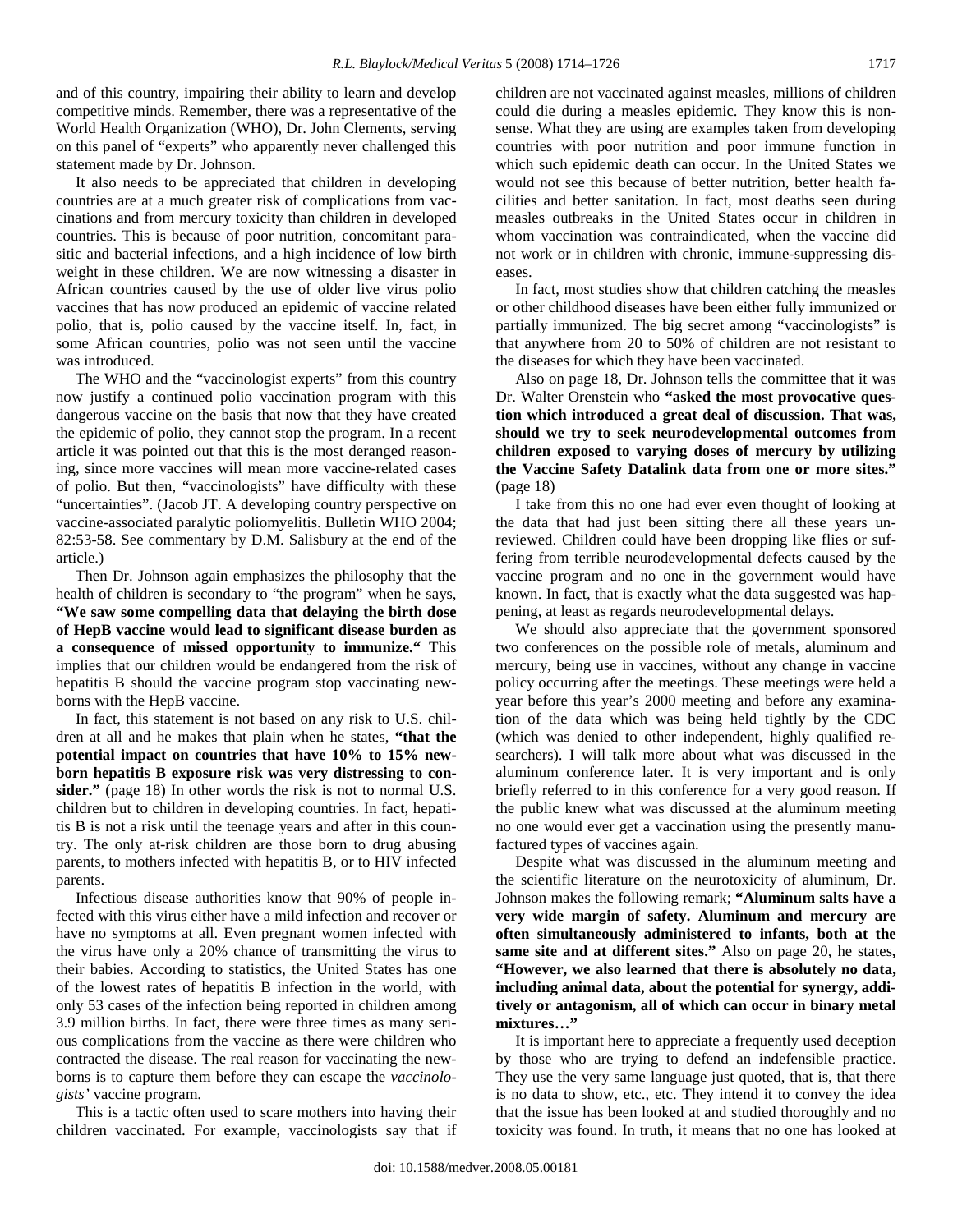this possibility and there have been no studies that would give us an answer one way or the other.

 In fact, we know that aluminum is a significant neurotoxin and that it shares many common mechanisms with mercury as a neurotoxin. For example, they are both toxic to neuronal neurotubules, interfere with antioxidant enzymes, poison DNA repair enzymes, interfere with mitochondrial energy production, block the glutamate reuptake proteins (GLT-1 and GLAST), bind to DNA and interfere with neuronal membrane function. Toxins that share toxic mechanisms are almost always additive and frequently synergistic in their toxicity. So, Dr. Johnson's statement is sheer nonsense.

 A significant number of studies have shown that both of these metals play a significant role in all of the neurodegenerative disorders. It is also important to remember, both of these metals accumulate in the brain and spinal cord. This makes them accumulative toxins and therefore much more dangerous than rapidly excreted toxins.

 To jump ahead, on page 23 Dr. Tom Sinks, Associate Director for Science at the National Center for Environmental Health at the CDC and the Acting Division Director for Division of Birth Defects, Developmental Disabilities and Health, asks, **"I wonder is there a particular health outcome that is related to aluminum salts that may have anything that we are looking at today?"** Dr. Martin Meyers, Acting Director of the National Vaccine Program Office, answers**, "No, I don't believe there are any particular health concerns that were raised."** This is after an aluminum conference held the previous year that did, indeed, find significant health concerns and extensive scientific literature showing aluminum to be of great concern.

 On page 24 Dr. William Weil, a pediatrician representing the Committee on Environmental Health of the American Academy of Pediatrics, brings some sense to the discussion by reminding them that, **"there are just a host of neurodevelopmental data that would suggest that we've got a serious problem. The earlier we go, the more serious the problem."** Here he means that the further back you go during the child's brain development, the more likely the damage to the infant. I must give him credit; at least he briefly recognized that a significant amount of brain development does take place later—that is after birth. He also reminds his collogues that aluminum produced severe dementia and death in dialysis cases. He concludes by saying, **"To think there isn't some possible problem here is unreal."** (page 25)

 Not to let it end there, Dr. Meyers adds, **"We held the aluminum meeting in conjunction with the metal ions in biology and medicine meeting, we were quick to point out that in the absence of data we didn't know about additive or inhibitory activities."** Once again we see the "no data" ploy. There is abundant data on the deleterious effects of aluminum on the brain, a significant portion of which came out in that very meeting.

 Dr. Johnson also quotes Dr. Thomas Clarkson, who identifies himself as associated with the mercury program at the University of Rochester, as saying that delaying the HepB vaccine for 6 months or so would not affect the mercury burden (page 20). He makes the correct conclusion when he says, **"I would have thought that the difference was in the timing. That is** 

# **you are protecting the first six months of the developing central nervous system."**

 Hallelujah, for a brief moment I thought that they had stumbled on one of the most basic concepts in neurotoxicology. Then Dr. Meyers dashed my hopes by saying that single, separated doses would not affect blood levels at all. At this juncture, we need a little enlightenment. It is important to appreciate that mercury is a fat soluble metal. That is, it is stored in the body's fat. The brain contains 60% fat and therefore is a common site for mercury storage. Now, they establish in this discussion that about half of methylmercury is excreted over several months when ingested. A recent study found that ethylmercury has a half-life of 7 days.

 A significant proportion of the mercury will enter the brain (it has been shown to easily pass through the blood-brain barrier) where it is stored in the phospholipids (fats). It should also be appreciated that when cleared from the blood, the ethylmercury enters the bowel, where it is re-circulated many times over—each time depositing more mercury in the child's brain.

 With each new vaccine dose, and remember, at the time of this conference, these children were receiving as many as 36 doses of these vaccines by age 2 years, many of which contained mercury—another increment of mercury is added to the brain storage depot. This is why we call mercury an accumulative poison. They never once, not once, mention this vital fact throughout the entire conference. Not once. Moreover, they do so for a good reason; it gives the unwary, those not trained in neuroscience, assurance that all that matters here is blood levels.

 In fact, on page 163, Dr. Robert Brent, a developmental biologist and pediatrician at Thomas Jefferson University and Dupont Hospital for Children, says that we don't have data showing accumulation and **"that with the multiple exposures you get an increasing level, and we don't know whether that is true or not."** He redeems himself somewhat by pointing out that some of the damage is irreversible and with each dose more irreversible damage occurs and in that way it is accumulative.

 On page 21 Dr. Thomas Clarkson makes the incredible statement implying that he knows of no studies that show exposure to mercury after birth or at six months would have deleterious effects. Dr. Isabelle Rapin, a neurologist for children at Albert Einstein College of Medicine, follows up by saying that **"I am not an expert on mercury in infancy"** but she knows it can affect the nerves (peripheral nervous system). So, here is one of our experts admitting that she knows little about the effects of mercury on the infant. My question is: Why is she here? Dr. Rapin is a neurologist for children at Albert Einstein College of Medicine who stated that she has a keen interest in developmental disorders, in particular those involving language and autism, yet she knows little about the effects of mercury on the infant brain.

 This conference is concerned with the effects of mercury in the form of Thimerosal on infant brain development, yet throughout this conference our experts, especially the "vaccinologists", seem to know little about mercury except limited literature that shows no toxic effects except at very high levels. None of the well known experts were invited, such as Dr. Michael Aschner from Bowman Grey School of Medicine or Dr. Boyd Haley, who has done extensive work on the toxic effects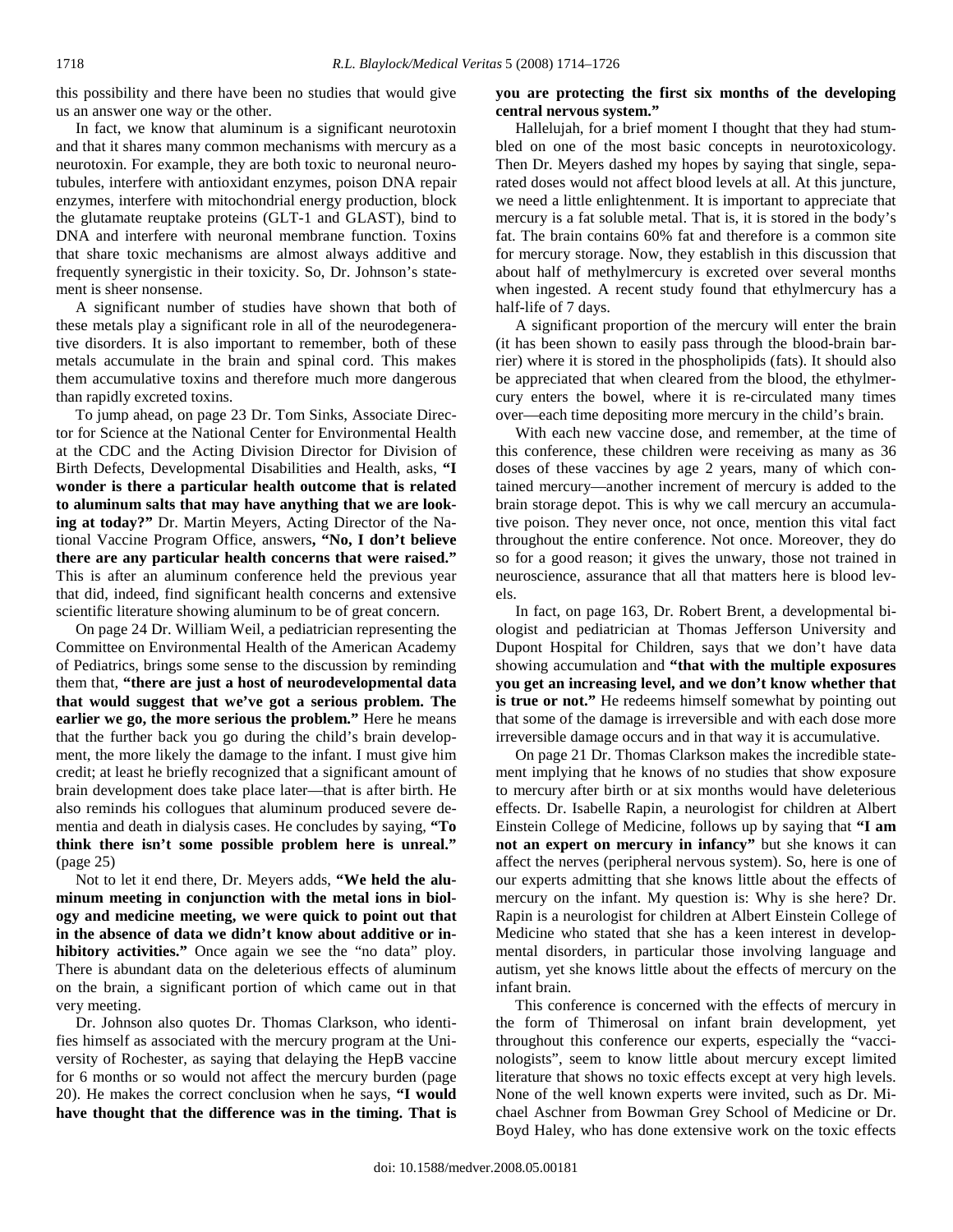of low concentrations of mercury on the CNS (Central Nervous System). They were not invited because they would be harmful to the true objective of this meeting, and that was to exonerate mercury in vaccines.

 Several times throughout this conference, Dr. Brent reminds everyone that the most sensitive period for the developing brain is during the early stages of pregnancy. In fact, he pinpoints the 8<sup>th</sup> to 18<sup>th</sup> week as the period of neuromaturation. In fact, the most rapid period of brain maturation, synaptic development and brain pathway development, is during the last three months of pregnancy continuing until two years after birth. This is often referred to as the **"brain growth spurt".** This is also not mentioned once in this conference, again because if mothers knew that their child's brain was busy developing for up to two years after birth, they would be less likely to accept this safety of mercury nonsense these "vaccinologists" proclaim.

 The brain develops over 100 trillion synaptic connections and tens of trillions of dendritic connections during this highly sensitive period. Both dendrites and synapses are very sensitive, even to very low doses of mercury and other toxins. It has also been shown that subtoxic doses of mercury can block the glutamate transport proteins that play such a vital role in protecting the brain against excitotoxicity. Compelling studies indicate that damage to this protective system plays a major role in most of the neurodegenerative diseases and abnormal brain development as well.

 Recent studies have shown that glutamate accumulates in the brains of autistic children, yet these experts seem to be unconcerned about a substance (mercury) that is very powerful in triggering brain excitotoxicity.

 It is also interesting to see how many times Dr. Brent emphasizes that we do not know the threshold for mercury toxicity for the developing brain. Again, that is not true. We do know and the *Journal of Neurotoxicology* states that anything above 10µg (micrograms) is neurotoxic. The WHO in fact states that there is no safe level of mercury.

 On page 164 Dr. Robert Davis, Associate Professor of Pediatrics and Epidemiology at the University of Washington, makes a very important observation. He points out that in a population like the United States you have individuals with varying levels of mercury from other causes (diet, living near coal-burning facilities, etc.) and by vaccinating everyone you raise those with the highest levels even higher and bring those with median levels into a category of higher levels. The "vaccinologists" with their problem of "concrete thinking" cannot seem to appreciate the fact that not everyone is the same. That is, they fail to see these "uncertainties".

 To further emphasize this point, let's consider a farming family that lives within three miles of a coal-burning electrical plant. Since they also live near the ocean they eat seafood daily. The fertilizers, pesticides and herbicides used on the crops contain appreciable levels of mercury. The coal-burning electrical plant emits high levels of mercury in the air they breathe daily and the seafood they consume has levels of mercury higher than EPA safety standards. This means that any babies born to these people will have very high mercury levels.

 Once born, they are given numerous vaccines containing even more mercury, thereby adding significantly to their already high mercury burden. Are these "vaccinologists" trying to convince us that these children don't matter and that they are to be sacrificed at the alter of "vaccine policy"?

 Recent studies by neurotoxicologists have observed that as our ability to detect subtle toxic effects improves, especially on behavior and other neurological functions, we lower the level of acceptable exposure. In fact, Dr. Sinks brings up that exact point, using lead as an example. He notes that as our neurobehavioral testing improved, we lowered the acceptable dose considerably and continue to do so. Dr. Johnson had the audacity to add, "**The smarter we get, the lower the threshold**." Yet, neither he, nor the other participants seem to be getting any smarter concerning this issue.

 Dr. Robert Chen, Chief of Vaccine Safety and Development at the National Immunization Program at the CDC, then reveals why they refuse to act on this issue. He says, **"the issue is that it is impossible, unethical to leave kids unimmunized, so you will never, ever resolve that issue. So then we have to refer back from that.** " (page 169) In essence, immunization of the kids takes precedence over safety concerns with the vaccines. If the problem of vaccine toxicity cannot be solved, he seems to be saying, then we must accept that some kids will be harmed by the vaccines. In fact, we are now seeing that the harm from the vaccines exceeds the benefit of disease prevention.

 Dr. Brent makes the statement that he knows of no known genetic susceptibility data on mercury and therefore assumes there is a fixed threshold of toxicity. That is, that everyone is susceptible to the same dose of mercury and there are no genetically hypersensitive groups of people. In fact, a recent study found just such a genetic susceptibility in mice. In this study researchers found that mice susceptible to autoimmunity developed neurotoxic effects to their hippocampus, including excitotoxicity, not seen in other strains of mice. They even hypothesize that the same may be true in humans, since familial autoimmunity increases the likelihood of autism in offspring. (Hornig M, Chian D, Lipkin WI. Neurotoxic effects of postnatal Thimerosal are mouse strain dependent. Mol Psychiatry 2004 Sep.;9(9):833–45).

 For the next quotation you need a little discussion to be able to appreciate the meaning. They are discussing the fact that in Dr. Verstraeten's study frightening correlations were found between the higher doses of Thimerosal and problems with neurodevelopment, including ADD and autism. The problem with the study was that there were so few children that had been administered Thimerosal-free vaccines, that a true control group could not be used. Instead they had to use children getting 12.5µg of mercury as the control and some even wanted to use the control dose as 37.5µg. So the controls had mercury levels that could indeed cause neurodevelopmental problems. Even with this basic flaw, a strong positive correlation was found between the dose of mercury given and these neurodevelopmental problems.

 It was proposed that a group of children receiving non-Thimerosal vaccines be compared to those who had Thimerosal. In fact, we later learn that a large group of children could have been used as a Thimerosal-free control. It seems that for two years before this conference, the Bethesda Naval Hospital had been using unlicensed reduced-Thimerosal vaccines in place of the U.S.-licensed Thimerosal-preserved vaccines to immunize their outpatient children. Unfortunately, in general,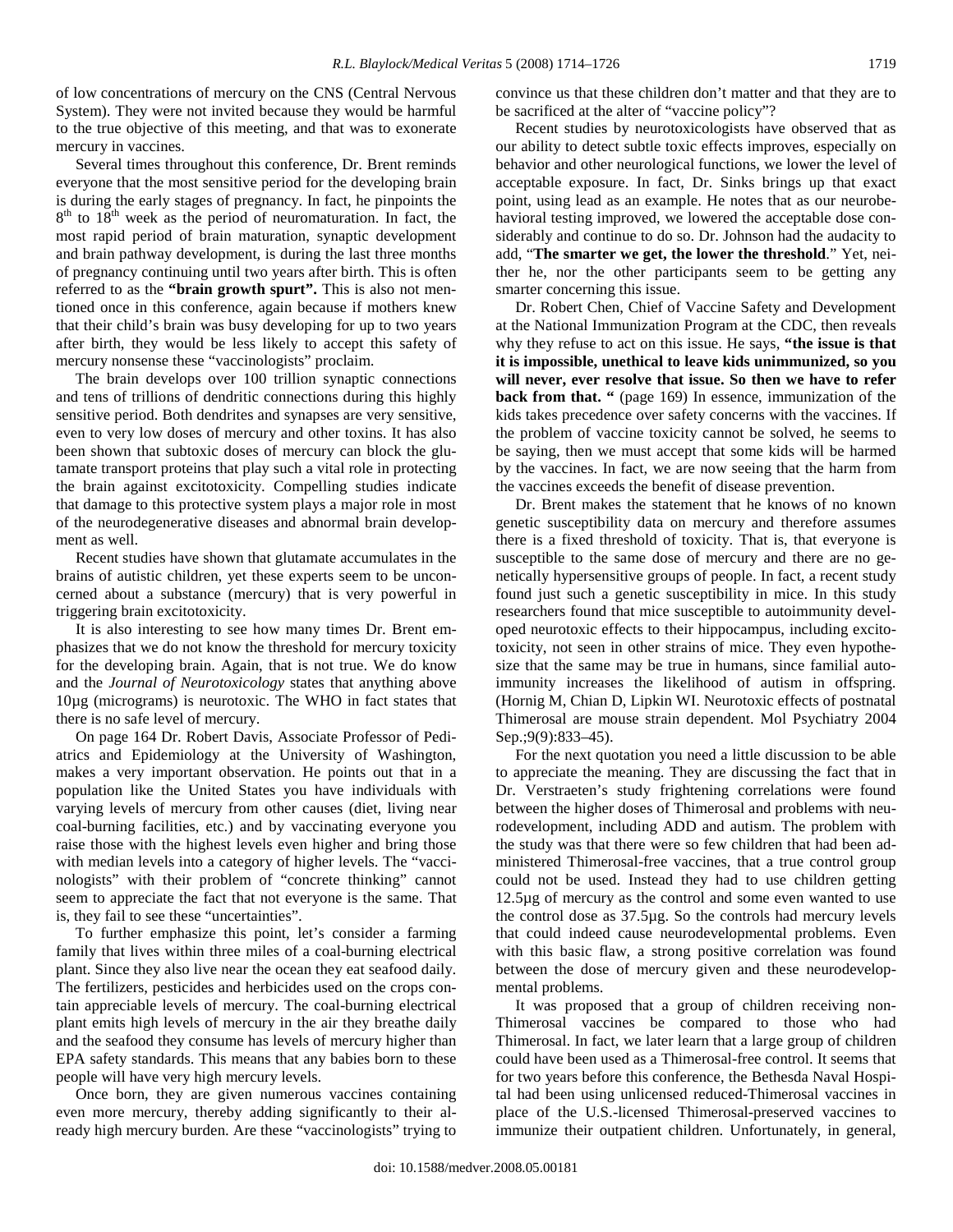these children were too young for the symptoms of neurodevelopmental-regressive autism to be manifest when Verstraten began his studies in the late 1990s.

 So, now to the quote: Dr. Braun responds to the idea of starting a new study using such Thimerosal-free controls by saying, **"Sure we will have the answer in five years. The question is what can we do now with the data we have?"** (page 170) Well, we have the answer to that, they simply covered this study up, declared that Thimerosal is of no concern and continued the unaltered policy. That is, they can suggest that the pharmaceutical manufacturers of vaccines remove the Thimerosal but not make it mandatory or examine the vaccines to make sure they have removed it.

 Let us take a small peek at just how much we can trust the pharmaceutical manufacturers to do the right thing. Several reports of major violations of vaccine manufacturing policy have been cited by the regulatory agencies. This includes obtaining plasma donations without taking adequate histories on donors as to disease exposures and previous health problems, poor record keeping on these donors, improper procedures, and improper handing of specimens.

 That these are not minor violations is emphasized by the discovery that a woman with variant Mad Cow Disease was allowed to give plasma to be used in vaccines in England. In fact, it was learned only after the contaminated plasma was pooled and used to make millions of doses of vaccines that her disease was discovered. British health officials told the millions of vaccinated not to worry, since the "experts" have no idea if it will really spread the disease.

 Contamination of vaccines is a major concern in this country as well, as these regulatory violations make plain. It is also important to note that no fines were given, just warnings.

## **Conclusions by the study group**

 At the end of the conference, a poll was taken asking two questions. One was, Do you think that there is sufficient data to make a causal connection between the use of Thimerosalcontaining vaccines and neurodevelopmental delays? Second, do you think further study is called for based on this study?

 First, let us see some of the comments on the question of doing further studies. Dr. Paul Stehr-Green, Associate Professor of Epidemiology at the University of Washington School of Public Health and Community Medicine, who voted yes, gave as his reason, **"The implications are so profound these should be examined further."** (page 180) Meanwhile, Dr. Brent interjects his concern that the lawyers will get hold of this information and begin filing lawsuits. He says, **"They want business and this could potentially be a lot of business."** (page 191)

 Dr. Loren Koller, Pathologist and Immunotoxicologist at the College of Veterinary Medicine, Oregon State University, is to be congratulated for recognizing more is involved in the vaccine effects than just ethylmercury (page 192). He mentions aluminum and even the viral agents beings used as other possibilities. This is especially important in the face of Dr. R. K. Gherardi's identification of macrophagic myofascitis, a condition causing profound weakness and multiple neurological syndromes, one of which closely resembled multiple sclerosis. Both human studies and animal studies have shown a strong causal relationship to the aluminum hydroxide or aluminum phosphate used as vaccine adjuvants. More than 200 cases have been identified in European countries and the United States and have been described as an "emerging condition".

 Here are some of the neurological problems seen with the use of aluminum hydroxide and aluminum phosphate in vaccines. In two children aged 3 and 5 years, doctors at the All Children's Hospital in St. Petersburg, Florida described chronic intestinal pseudo-obstruction, urinary retention, and other findings indicative of a generalized loss of autonomic nervous system function (diffuse dysautonomia). The 3-year old had developmental delay and hypotonia (loss of muscle tone). A biopsy of the children's vaccine injection site disclosed elevated aluminum levels.

 In a study of some 92 patients suffering from this emerging syndrome, eight developed a full-blown demyelinating CNS disorder (i.e., multiple sclerosis) [Authier FJ, Cherin P, *et al.* Central nervous system disease in patients with macrophagic myofasciitis. Brain 2001;124:974–83]. This included sensory and motor symptoms, visual loss, bladder dysfunction, cerebellar signs (loss of balance and coordination) and cognitive (thinking) and behavioral disorders.

 Dr. Gherardi, the French physician who first described the condition in 1998, has collected over 200 proven cases. One third of these developed an autoimmune disease such as multiple sclerosis. Of critical importance is his finding that even in the absence of obvious autoimmune disease there is evidence of chronic immune stimulation caused by the injected aluminum, known to be a very powerful immune adjuvant.

 The reason this is so important is that there is overwhelming evidence that chronic immune activation in the brain (activation of microglial cells in the brain) is a major cause of damage in numerous degenerative brain disorders, from multiple sclerosis to the classic neurodegenerative diseases (Alzheimer's disease, Parkinson's and ALS). In fact, I have presented evidence that chronic immune activation of CNS microglia is a major cause of autism, attention deficit disorder and Gulf War Syndrome.

 Dr. Gherardi emphasizes that once the aluminum is injected into the muscle, the immune activation persists for years. In addition, we must consider the effect of the aluminum that travels to the brain itself. Numerous studies have shown harmful effects when aluminum accumulates in the brain. A growing amount of evidence points to high brain aluminum levels as a major contributor to Alzheimer's disease and possibly Parkinson's disease and ALS (Lou Geherig's disease). This may also explain the 10X increase in Alzheimer's disease in those receiving the flu vaccine 5 years in a row. (Dr. Hugh Fudenberg, in press, Journal of Clinical Investigation). It is also interesting to note that a recent study found that aluminum phosphate produced a 3X elevation in blood levels of aluminum, as did aluminum hydroxide (Flarend RE, Hem SL, *et al.* In vivo absorption of aluminum-containing vaccine adjuvants using 26Al. Vaccine 1997 Aug.-Sept.;15:1314–8).

 Of course, in this conference, our illustrious experts tell us that there is "no data showing an additive or synergistic effect between mercury and aluminum."

 Dr. Rapin expressed her concern over public opinion when this information eventually gets out. She says (page 197), they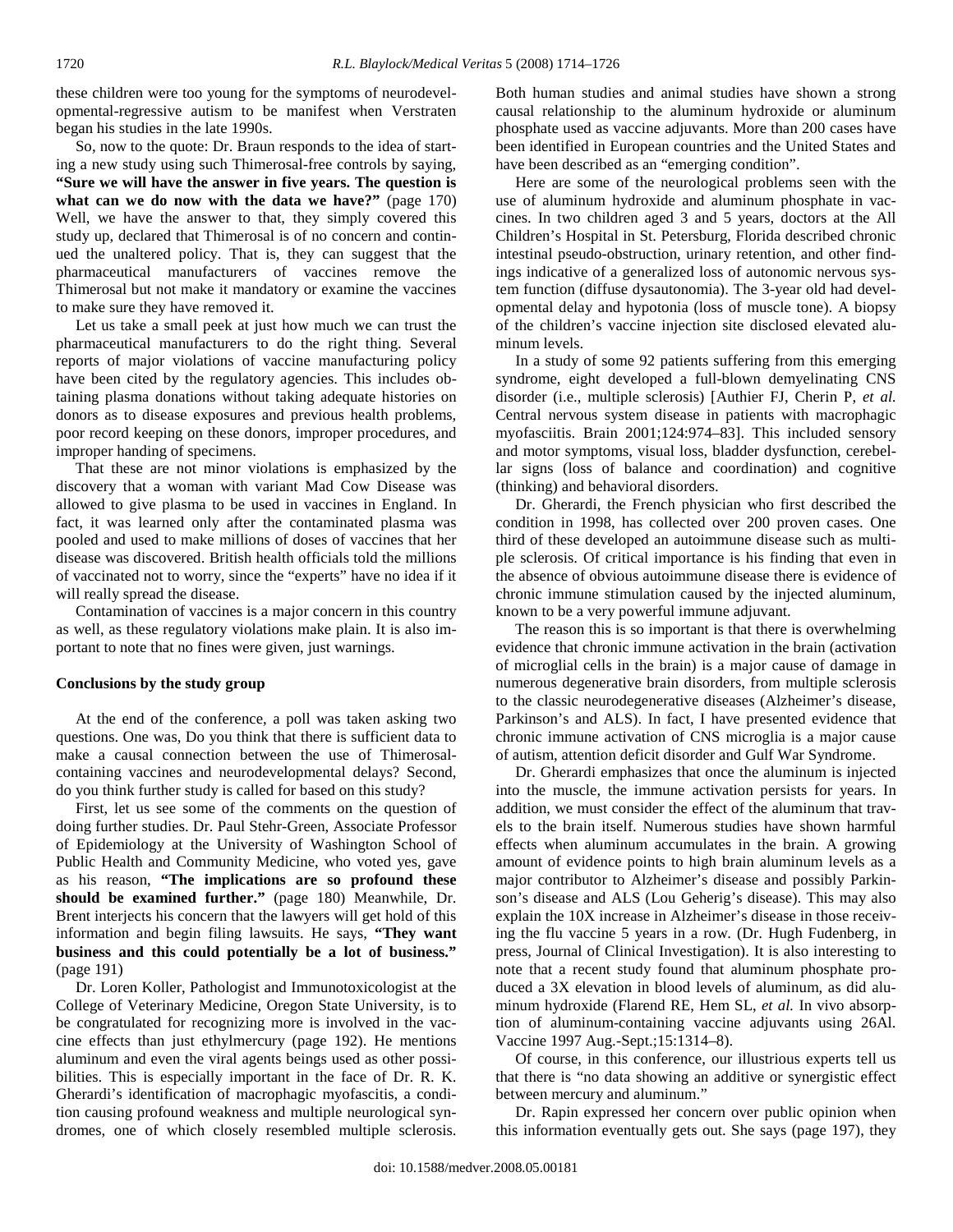are going to be captured by the public and we had better make sure that **"(a) we counsel them carefully and (b) that we pursue this because of the very important public health and public implications of the data."** Dr. Johnson adds, **"the stakes are very high…."** From this, how can one conclude anything other than the fact that at least these scientists were extremely concerned by what was discovered by this study examining the Vaccine Safety Datalink material? They were obviously terrified that the information would leak out to the public. Stamped in bold letters at the top of each page of the study were the words: "DO NOT COPY OR RELEASE" and "CON-FIDENTIAL".

 This is not the wording one would expect on a clinical study of vaccine safety; rather you would expect it on top-secret NSA or CIA files. Why was this information being kept secret? The answer is obvious—it might endanger the vaccine program and indict the federal regulatory agencies for ignoring this danger for so many years. Our society is littered with millions of children who have been harmed in one degree or another by this vaccine policy. In addition, let us not forget the millions of parents who have had to watch helplessly as their children have been destroyed by this devastating vaccine program.

 Dr. Bernier on page 198 says, **"the negative findings need to be pinned down and published."** Why was he so insistent that the **"negative findings"** be published? Because he said, **"other less responsible parties will treat this as a signal."** By that he means, a signal of a problem with Thimerosalcontaining vaccines. From this, I assume he wants a paper that says only that nothing was found by the study. As we shall see, he gets his wish.

 In addition, on page 198, Dr. Rapin notes that a study in California found a 300X increase in autism following the introduction of certain vaccines. She quickly attributes this to better physician recognition. Two things are critical to note at this point. She makes this assertion on better physician recognition without any data at all, just her wishful thinking. If someone pointing out the dangers of vaccines were to do that, she would scream "junk science".

 Second, Dr. Weil on page 207, attacks this reasoning when he says, **"the number of dose related relationships are linear and statistically significant. You can play with this all you want. They are linear. They are statistically significant."** In other words, how can you argue with results that show a strong dose/response relationship between the dose of mercury and neurodevelopmental outcomes? The higher the mercury levels in the children the greater the number of neurological problems. He continues by saying that the increase in neurobehavioral problems is probably real. He tells them that he works in a school system with special education programs and **"I have to say the number of kids getting help in special education is growing nationally and state by state at a rate not seen before. So there is some kind of increase. We can argue about what it is due to."** (page 207)

 Dr. Johnson seems to be impressed by the findings as well. He says on page 199, **"This association leads me to favor a recommendation that infants up to two years old not be immunized with Thimerosal-containing vaccines if suitable alternative preparations are available."** Incredibly, he quickly adds, **"I do not believe the diagnosis justifies com-** **pensation in the Vaccine Compensation Program at this point."** It is interesting to note that one of our experts in attendance is Dr. Vito Caserta, the Chief Officer for the Vaccine Injury Compensation Program.

 At this point Dr. Johnson tells the group of his concerns for his own grandchild. He says, (page 200) **"Forgive this personal comment, but I got called out at eight o'clock for an emergency call and my daughter-in-law delivered a son by C-section. Our first male in the line of the next generation and I do not want that grandson to get a Thimerosalcontaining vaccine until we know better what is going on. It will probably take a long time. In the meantime, and I know there are probably implications for this internationally, but in the meanwhile I think I want that grandson to only be given Thimerosal-free vaccines."**

 So, we have a scientist sitting on this panel which will eventually make policy concerning all of the children in this country, as well as other countries, who is terrified about his new grandson getting a Thimerosal-containing vaccine but he is not concerned enough about your child to speak out and try to stop this insanity. He allows a cover-up to take place after this meeting adjourns and remains silent.

 It is also interesting to note that he feels the answers will be a long time coming, but in the mean time, his grandson will be protected. The American Academy of Pediatrics, The American Academy of Family Practice, the AMA, CDC and every other organization will endorse these vaccines and proclaim them to be safe as spring water, but Dr. Johnson and some of the others will keep their silence.

 It is only during the last day of the conference that we learn that most of the objections concerning the positive relationship between Thimerosal-containing vaccines and ADD and ADHD were bogus. For example, Dr. Rapin on page 200 notes that all children in the study were below age 6 and that ADD and ADHD are very difficult to diagnose in pre-schoolers. She also notes that some children were followed for only a short period.

 Dr. Stein adds that in fact the average age for diagnosis of ADHD was 4 years and 1 month, a very difficult diagnosis to make with the guidelines, as published by the American Academy of Pediatrics, limiting diagnosis to 6 to 12 year olds. Of course, he was implying that too many were diagnosed as ADHD. Yet, a recent study found that the famous Denmark study that led to the announcement by the Institute of Medicine that there was no relationship between autism and the MMR vaccine, used the same tactic. They cut off the age of follow-up at age six.

 It is known that many cases appear after this age group, especially with ADD and ADHD. In fact, most learning problems appear as the child is called on to handle more involved intellectual material. Therefore, the chances are that they failed to diagnose a number of cases by stopping the study too early.

 Several of the participants tried to imply that autism was a genetic disorder and therefore could have nothing to do with vaccines. Dr. Weil put that to rest with this comment, **"We don't see that kind of genetic change in 30 years."** In other words, how can we suddenly see a 300% increase in a genetically related disorder over such a short period? It is also known that there are two forms of autism, one that is apparent at birth and one that develops later in childhood. The former has not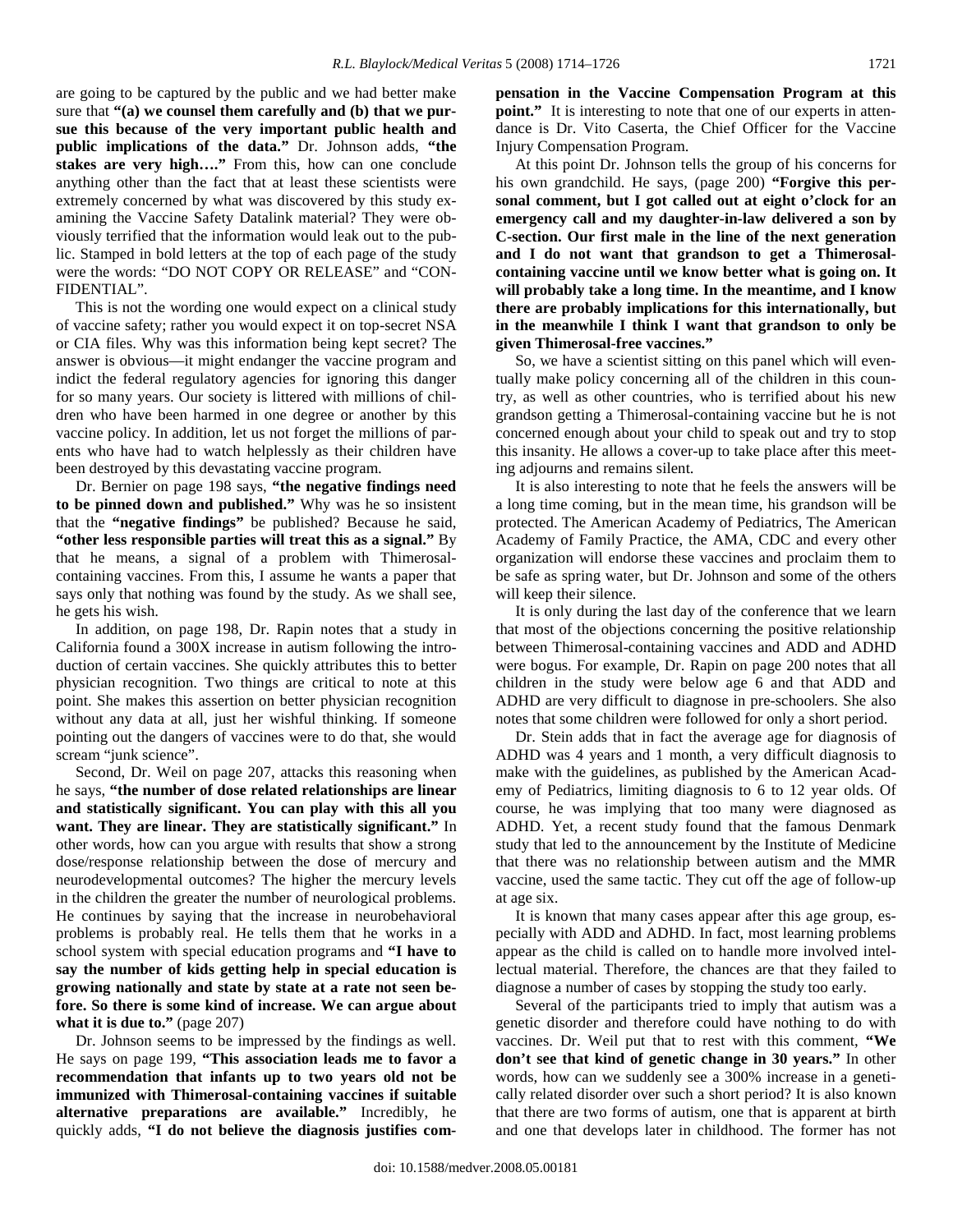changed in incidence since statistics have been kept; the other is epidemic.

 One interesting exchange, which involves two studies in children born to mothers consuming high intakes of mercurycontaminated fish, ends up providing their justification for the view that mercury is of no danger to children vaccinated with vaccines containing Thimerosal. One study in the journal *Neurotoxicology*, examined children living in the Republic of Seychelles. This study examined the effect of prenatal exposure to mercury through the mother's consumption of fish high in methylmercury,

 A battery of developmental milestone tests were done and no adverse effects were reported in the study done by Dr. Clarkson and co-workers, the very same person in this conference. He never mentions that a follow-up study of these same children did find a positive correlation between methylmercury exposure and poor performance on a memory test. In a subsequent study of children living on the Faroe Islands exposed to methylmercury, researchers also found impairments of neurodevelopment. This experiment was done by scientists from Japan.

 Throughout the remainder of this discussion, Dr. Clarkson and others refer to these two studies. When they are reminded that the Faroe study did find neurological injury to the children, they counter by saying that this was prenatal exposure to mercury and not exposure following birth as would be seen with vaccination. The idea being that prenatally the brain is undergoing neural formation and development making it more vulnerable. As I have mentioned, this rapid brain growth and development continues for two years after birth and even at age 6 years the brain is only 80% formed.

 Dr. Clarkson keeps referring to the Seychelles study which demonstrated that the children reached normal neurodevelopmental milestones as shown by a number of tests. Dr Weil points out on page 216 that this tells us little about these children's future brain function. He says, **"I have taken a lot of histories of kids who are in trouble in school. The history is that developmental milestones were normal or advanced and they can't read at second grade, they can't write at third grade, they can't do math in the fourth grade and it has no relationship as far as I can tell to the history we get of the developmental milestones. So I think this is a very crude measure of neurodevelopment."**

 In other words, both of these studies tell us nothing about the actual development of these children's brain function except that they reached the most basic of milestones. To put this another way, your child may be able to stack blocks, recognize shapes and have basic language skills, but later in life he/she could be significantly impaired when it came to higher math, more advanced language skills (comprehension) and ability to compete in a very competitive intellectual environment, like college or advanced schooling. The future of such children would be limited to the more mundane and intellectually limited jobs.

 Postnatal brain development, that is from birth to age six or seven, involves the fine tuning of synaptic connections, dendritic development and pathway refinement, all of which prepare the brain for more complex thinking. These brain elements are very sensitive to toxins and excessive immune stimulation during this period. This fact is never mentioned at the conference.

 In addition, it must be remembered that the children in these two studies were exposed only to methylmercury and not the combined neurotoxic effect of mercury, aluminum and excessive and chronic activation of the brain's immune system (microgia). This is what makes it so incredible, that several of these "vaccinologists" and so-called experts would express doubt about the "biological plausibility" of Thimerosal or any vaccine component causing neurodevelopmental problems. The medical literature is exploding with such studies. The biological plausibility is very powerful.

 Mercury, for example, even in low concentrations, is known to impair energy production by mitochondrial enzymes. The brain has one of the highest metabolic rates of any organ and impairment of its energy supply, especially during development, can have devastating consequences. In addition, mercury, even in lower concentrations, is known to damage DNA and impair DNA repair enzymes, which again plays a vital role in brain development. Mercury is known to impair neurotubule stability, even in very low concentrations. Neurotubules are absolutely essential to normal brain cell function. Mercury activates microglial cells, which increases excitotoxicity and brain free radical production as well as lipid peroxidation, central mechanisms in brain injury. In addition, even in doses below that which can cause obvious cell injury, mercury impairs the glutamate transport system, which in turn triggers excitotoxicity, a central mechanism in autism and other neurological disorders. Ironically, aluminum also paralyzes this system.

 On page 228, we see another admission that the government has had no interest in demonstrating the safety of Thimerosalcontaining vaccines despite over 2000 articles showing harmful effects of mercury. Here we see a reference to the fact that the FDA **"has a wonderful facility in Arkansas with hundreds of thousands of animals"** available for any study needed to supply these answers on safety. The big question to be asked is – So, why has the government ignored the need for research to answer these questions concerning Thimerosal safety? You will recall in the beginning the participants of this conference complained that there were just so few studies or no studies concerning this "problem".

 Again, on page 229 Dr, Brent rails about the lawsuit problem. He tells the others that he has been involved in three lawsuits related to vaccine injuries leading to birth defects and concluded, **"If you want to see junk science, look at those cases…."** He then complains about the type of scientists testifying in these cases. He adds, **"But the fact is those scientist are out there in the United States."** In essence, he labels anyone who opposes the "official policy" on vaccines as a junk scientists. We have seen in the discussion who the "junk scientists" really are.

 Knowing that what they have found can cause them a great deal of problems he adds, **"The medical/legal findings in this study, causal or not, are horrendous…. If an allegation was made that a child's neurobehavioral findings were caused by Thimerosal-containing vaccines, you could readily find a junk scientist who will support the claim with a reasonable degree of certainty."** On page 229 he then admits that they are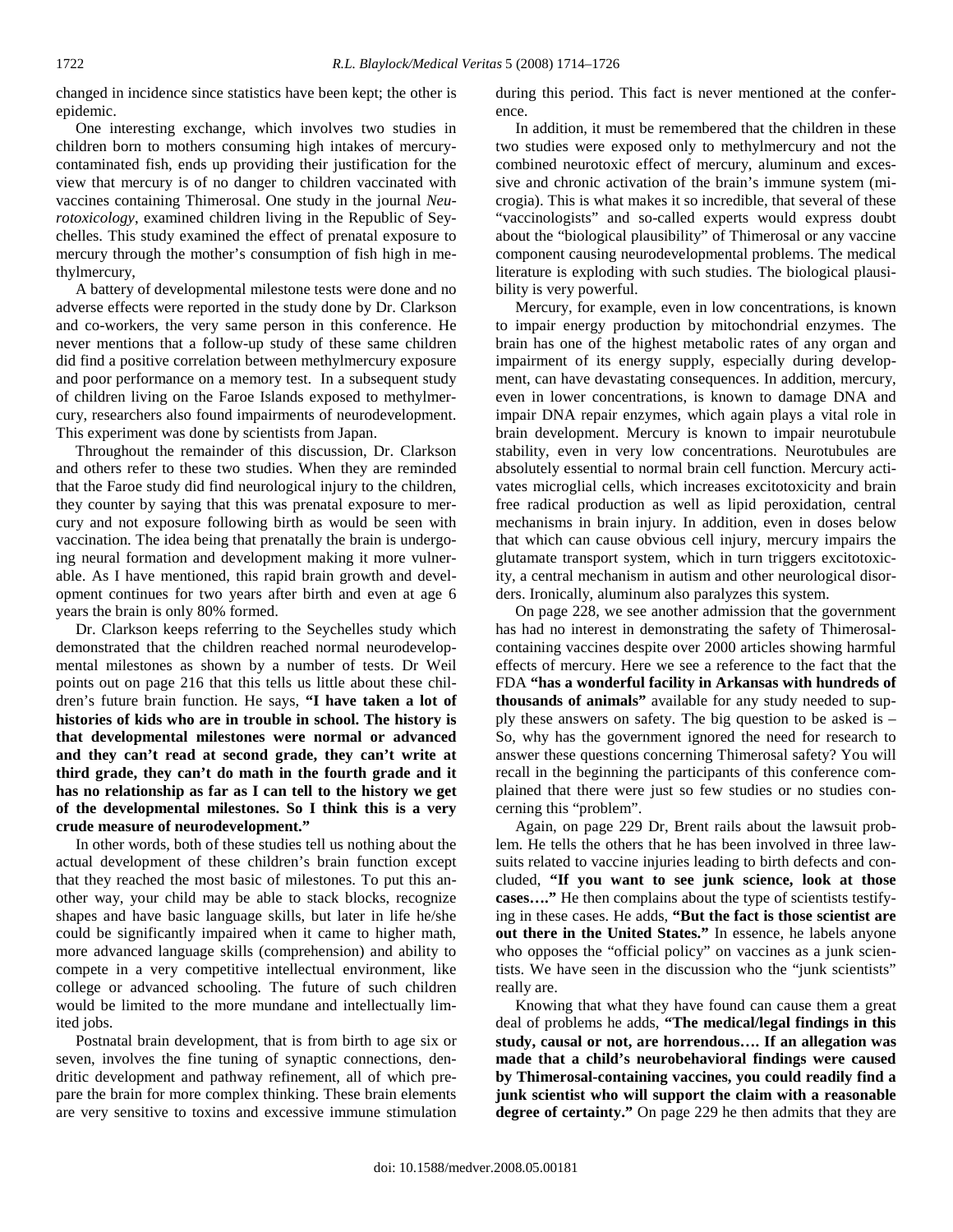in a bad position because they have no data for their defense. Now, who are the junk scientists?

 Is a "real scientist" one who has no data, just wishful thinking and a "feeling" that everything will be all right? Are real scientists the ones who omit recognized experts on the problem in question during a conference because it might endanger the "program"? Are they the ones who make statements that they don't want their grandson to get Thimerosal-containing vaccines until the problem is worked out, but then tell millions of parents that the vaccines are perfectly safe for their children and grandchildren?

 Dr. Meyers on page 231 put it this way, **"My own concern, and a couple of you said it, there is an association between vaccines and outcomes that worries both parents and pediatricians."** He sites other possible connections to vaccine-related neurobehavioral and neurodevelopmental problems including the number of vaccines being given, the types of antigens being used, and other vaccine additives.

 Dr. Caserta tells the group that he attended the aluminum conference the previous year and learned that metals could often act differently in biological systems when existing as an ion. This is interesting in the face of the finding that fluoride when combined to aluminum forms a compound that can destroy numerous hippocampal neurons at a concentration of 0.5 ppm in drinking water. It seems that aluminum readily combines with fluoride to form this toxic compound. With over 60% of communities having fluoridated drinking water this becomes a major concern.

 It has also been learned that fluoroaluminum compounds mimic the phosphate and can activate G-proteins. G-proteins play a major role in numerous biological systems, including endocrine, neurotransmitters, and as cellular second messengers. Some of the glutamate receptors are operated by a Gprotein mechanism.

 Over the next ten to fifteen pages, they discuss how to control this information so that it will not get out and if it does how to control the damage. On page 248 Dr. Clements has this to say: **"But there is now the point at which the research results have to be handled, and even if this committee decides that there is no association and that information gets out, the work has been done and through the freedom of information that will be taken by others and will be used in other ways beyond the control of this group. And I am very concerned about that as I suspect that it is already too late to do anything regardless of any professional body and what they say."** 

 In other words, he wants this information kept not only from the public but also from other scientists and pediatricians until they can be properly counseled. In the next statement he spills the beans as to why he is determined that no outsider get hold of this damaging information. He says, **"My mandate as I sit here in this group is to make sure at the end of the day that 100,000,000 are immunized with DTP, Hepatitis B and if possible Hib, this year, next year, and for many years to come, and that will have to be with Thimerosal-containing vaccines unless a miracle occurs and an alternative is found quickly and is tried and found to be safe."** 

 This is one of the most shocking statements I have ever heard. In essence, he is saying, I don't care if the vaccines are found to be harmful and destroying the development of children's brains, these vaccines will be given now and forever. His only concern, by his own admission, is to protect the vaccine program even if it is not safe. Dr. Brent refers to this as an **"eloquent statement."**

 On page 253, we again see that these scientists have a double standard when it comes to their children and grandchildren. Dr. Rapin raises the point about a loss of an IQ point caused by Thimerosal exposure. She says, **"Can we measure the IQ that accurately, that this one little point is relevant?"** Then she answers her own question by saying, **"Even in my grandchildren, one IQ point I am going to fight about."** Yet, they are saying in unison, in essence—"To hell with your children"—to the rest of America.

 It is also interesting that they bring up the history of lead as a neurobehavioral toxin. Dr. Weil noted that the neurotoxicologists and regulatory agencies have lowered the acceptable level from 10 to 5µg. In fact, some feel that even lower levels are neurotoxic to the developing brain. Before the toxicologists began to look at lead as a brain toxin in children most "experts" assumed it was not toxic even at very high levels. Again, it shows that "experts" can be wrong and it is the public who pays the price.

 Dr. Chen on page 256 expresses his concern about this information reaching the public. He remarks, **"We have been privileged so far that given the sensitivity of information, we have been able to manage to keep it out of, let's say, less responsible hands…."** Dr. Bernier agrees and notes, **"This information has been held fairly tightly."** Later he calls it **"embargoed information"** and **"very highly protected information."** 

 That they knew the implications of what they had discovered was illustrated by Dr. Chen's statement on page 258. He says, **" I think overall there was this aura that we were engaged in something as important as anything else we have ever done. So I think that this was another element to this that made this a special meeting."** You may remember, Dr. Weil emphasized that the data analysis left no doubt that there was a strong correlation between neurodevelopmental problems and exposure to Thimerosal-containing vaccines. So if they understood the importance of this finding and this was the most important thing they have ever dealt with, why was this being kept from the public? In fact, it gets even worse.

 Just so you will not doubt my statement that this audience of experts was not objective, I give you the words of Dr. Walter Orenstein, Director of the National Immunization Program at the CDC, on page 259. He tells the group, **"I have seen him (Verstraeten) in audience after audience deal with exceedingly skeptical individuals…."** "Exceedingly skeptical individuals" does that sound like objective scientists who wanted to look at the data with a clear mind, or were they scientists who were convinced before the meeting was held that there was no danger to children from Thimerosal or any other vaccine component?

 In one of the closing remarks (page 257) Dr. Bernier says, **"the other thing I was struck by was the science"**, meaning the science expressed by the attendees of the meeting. Then Dr, Orenstein adds, **"I would also like to thank Roger Bernier who pulled off this meeting in rather short notice..."** Here is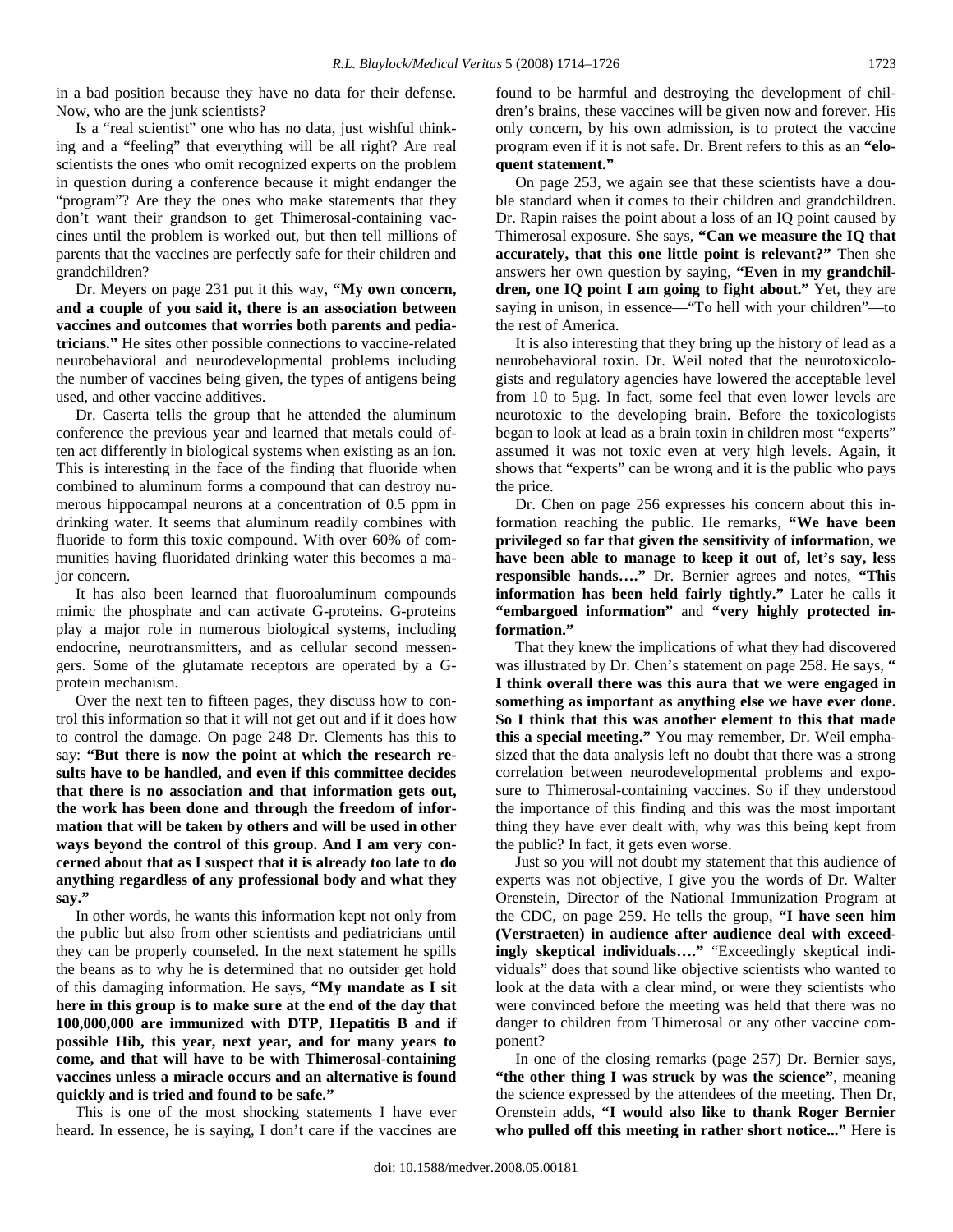a meeting that has been called one of the most important they have ever dealt with and we learn that it was "pulled off" on short notice. In addition, we were told that the results of this meeting would lead to eventual vaccine policy. He then has the nerve to add: **"In a sense this meeting addresses some of the concerns we had last summer when we were trying to make policy in the absence of a careful scientific review. I think this time we have gotten it straight."** 

 Well, I hate to be the one to break the news, but he didn't get it straight. There was little or no science in this meeting; rather it was composed of a lot of haggling and nit picking over epidemiological methodology and statistical minutia in an effort to discredit the data, all without success. In fact, the so-called mercury experts admitted they had to do some quick homework to refresh their memories and learn something about the subject.

### **Conclusions**

 This top secret meeting was held to discuss a study done by Dr. Thomas Verstraeten and his co-workers using Vaccine Safety Datalink database as a project collaboration between the CDC's National Immunization Program (NIP) and four HMOs. The study examined the records of 110,000 children. Within the limits of the data, they did a very thorough study and found the following:

1. Exposure to Thimerosal-containing vaccines at one month was associated significantly with the **misery and unhappiness disorder** that was dose related. That is, the higher the child's exposure to Thimerosal the higher the incidence of the disorder. This disorder is characterized by a baby that cries uncontrollably and is fretful more so than that seen in normal babies.

2. A nearly significant increased risk of ADD with 12.5µg exposure at one month.

3. With exposure at 3 months, they found an increasing risk of neurodevelopmental disorders, including speech disorders, with increasing exposure to Thimerosal. This was statistically significant.

 It is important to remember that the control group was not children without Thimerosal exposure but, rather, those at 12.5µg exposure. This means that there is a significant likelihood that even more neurodevelopmental problems would have been seen had they used a real control population. No one disagreed that these findings were significant and troubling. Yet, when the final study was published in the journal *Pediatrics*, Dr. Verstraeten and co-workers reported that no consistent associations were found between Thimerosal-containing vaccine exposure and neurodevelopmental problems. In addition, he lists himself as an employee of the CDC, not disclosing the fact that at the time the article was accepted, he worked for GlaxoSmithKline, a vaccine manufacturing company.

 So how did they do this bit of prestidigitation? They simply added another HMO to the data: the Harvard Pilgrimage. (Additionally there were other manipulations, e.g., altering inclusion criteria, discarding children receiving the highest total dose, splitting children into separate groups, using only one HMO's data in some cases, expressing effects ratios in terms of per dose of mercury.) Congressman Dave Weldon noted in his letter to the CDC Director that this HMO had been in receivership by the state of Massachusetts because its records were in shambles. Yet, this study was able to make the embarrassing data from Dr. Verstraeten's previous study disappear. Attempts by Congressman Weldon to force the CDC to release the data to an independent researcher, Dr. Mark Geier, a researcher with impeccable credentials and widely published in peer-reviewed journals, have failed and the CDC now claims that the original datsets Verstraeten et al. used have been "lost".

 It is obvious that a massive cover-up is in progress, as we have seen with so many other scandals, such as fluoride, foodbased excitotoxins, pesticides, aluminum, and now vaccines. I would caution those critical of the present vaccine policy not to put all their eggs in one basket, that is, with Thimerosal as being the main culprit. There is no question that it plays a significant role, but there are other factors that are also critical, including aluminum, fluoroaluminum complexes, and chronic immune activation of brain microglia. I believe that repeated, closely spaced, sequential vaccinations given during the most active period of brain development is the major cause of autism.

 In fact, excessive, chronic microglial activation can explain many of the effects of excessive vaccine exposure as I point out in two recently published articles. One property of both aluminum and mercury is microglial activation. With chronic microglial activation, large concentrations of excitotoxins are released as well as neurotoxic cytokines. These have been shown to destroy synaptic connections, dendrites and cause abnormal pathway development in the developing brain as well as in the adult brain.

 In essence, too many vaccines are being given to children during the brain's most rapid growth period. Known toxic metals are being used in vaccines, interfering with brain metabolism and antioxidant enzymes, damaging DNA and DNA repair enzymes and triggering excitotoxicity. Removing the mercury will help but will not solve the problem because overactivation of the brain's immune system will cause varying degrees of neurological damage to the highly-vulnerable developing brain.

#### **References**

- [1] Lorscheider, FL; Vimy, MJ; Pendergrass, JC; Haley, BE. Mercury vapor exposure inhibits tubulin binding to GTP in rat brain: A molecular lesion also present in human Alzheimer brain From: FASEB J. 9(4):A-3845. FASEB Annual Meeting, Atlanta, Georgia, 10 March 1995.
- [2] Grandjean P, Budtz-Jorgensen E, White RF, Jorgensen PJ, Weihe P, Debes F, Keiding N Methylmercury exposure biomarkers as indicators of neurotoxicity in children aged 7 years. From: Am J Epidemiol 1999 Aug. 1;150(3):301–5
- [3] Albers JW, Kallenbach LR, Fine LJ, Langolf GD, Wolfe RA, Donofrio PD, Alessi AG, Stolp-Smith KA, Bromberg MB Neurological abnormalities associated with remote occupational elemental mercury exposure. Ann Neurol 1988 Nov.;24(5):651–9
- [4] Aschner M, Lorscheider FL, Cowan KS, Conklin DR, Vimy MJ, Lash LH Metallothionein induction in fetal rat brain and neonatal primary astrocyte cultures by in utero exposure to elemental mercury vapor (Hg0). From: Brain Res 1997 Dec. 5;778(1):222–32
- [5] Soederstroem S, Fredriksson A, Dencker L & Ebendal T The effect of mercury vapour on cholinergic neurons in the fetal brain: studies on the expression of nerve growth factor and its low- and high-affinity receptors. Developmental Brain Research 1995;85(1):96–108.
- [6] Drasch G, Schupp I, Hofl H, Reinke R & Roider G. Mercury burden of human fetal and infant tissues. Eur J Pediatr 1994;153:607–10.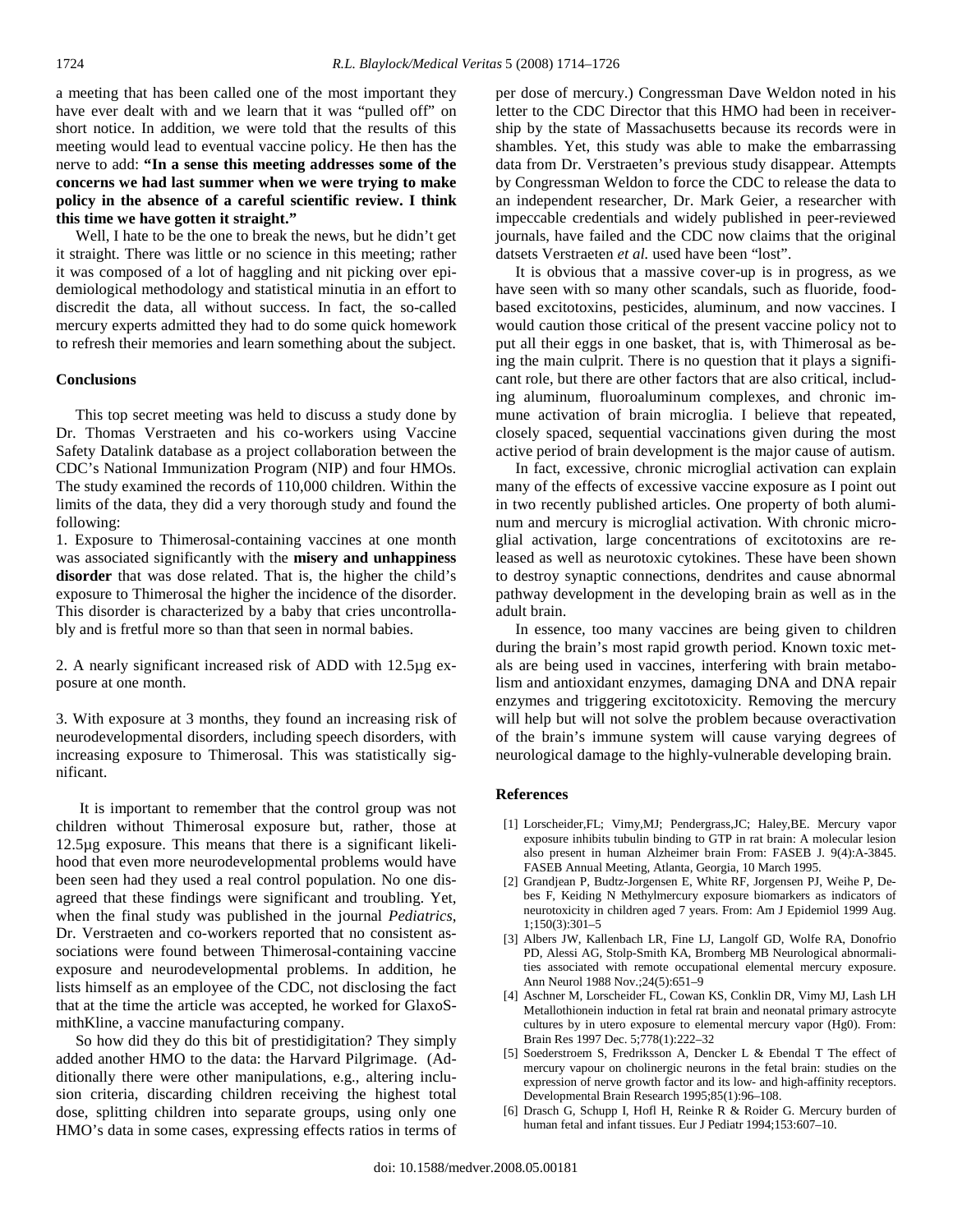- [7] Szucs A, Angiello C, Salanki J, Carpenter DO Effects of inorganic mercury and methylmercury on the ionic currents of cultured rat hippocampal neurons. Cell Mol Neurobiol 1997 Jun.;17(3):273–88.
- [8] Coccini T, Randine G, Candura SM, Nappi RE, Prockop LD, Manzo L. Low-level exposure to methylmercury modifies muscarinic cholinergic receptor binding characteristics in rat brain and lymphocytes: physiologic implications and new opportunities in biologic monitoring Environ Health Perspect. 2000 Jan.;108(1):29–33
- [9] Sorg O, Schilter B, Honegger P, Monnet-Tschudi F Increased vulnerability of neurones and glial cells to low concentrations of methylmercury in a prooxidant situation. Acta Neuropathol (Berl) 1998 Dec.;96(6):621–7.
- [10] Liang YX, Sun RK, Sun Y, Chen ZQ, Li LH Psychological effects of low exposure to mercury vapor: application of a computer-administered neurobehavioral evaluation system. Environ Res 1993 Feb.;60(2):320–7.
- [11] Sundberg J, Jonsson S, Karlsson MO, Oskarsson A Lactational exposure and neonatal kinetics of methylmercury and inorganic mercury in mice. Toxicol Appl Pharmacol 1999 Jan. 15;154(2):160–9.
- [12] Inouye M., Murao K., Kajiwara Y., Behavorial and neuropathological effects of prenatal methyl Mercury exposure in mice. Neurobehav.Toxicol Teratol 1985;7:227–32.
- [13] Koos, et al. Mercury toxicity in pregnant women, fetus and newborn infant. Am J Obstet And Gynecol., 1976;126:390–409.
- [14] Khera *et al.* Teratogenic and genetic effects of Mercury toxicity. The biochemistry of Mercury in the environment. Nriagu JO, ed. Amsterdam Elsevier, 503–18,1979.
- [15] Drasch G, Schupp I, Hofl H, Reinke R, Roider G. Mercury burden of human fetal and infant tissues. Eur J Pediatr 1994 Aug.;153(8):607–10.
- [16] Yoshida M, Yamamura Y, Satoh H Distribution of mercury in guinea pig offspring after in utero exposure to mercury vapor during late gestation Arch Toxicol 1986 Apr.;58(4):225–8.
- [17] YuanY, AtchisonWD. Comparative effects of inorganic divalent mercury, methylmercury and phenylmercury on membrance excitability and synaptic transmission of CA1 neurons in hippocampal slices of the rat Neurotoxicology 1994;14(2):403–11.
- [18] Desi I, Nagymajtenyi L, Schulz H. Effect of subchronic mercury exposure on electrocorticogram of rats. Neurotoxicology 1996 Fall-Winter;17(3-4): 719–23.
- [19] Bucio L, Garcia C, Souza V, Hernandez E, Gonzalez C, Betancourt M, Gutierrez-Ruiz MC. Uptake, cellular distribution and DNA damage produced by mercuric chloride. Mutat Res 1999 Jan. 25;423(1-2):65–72.
- [20] Hua MS, Huang CC, Yang YJ Chronic elemental mercury intoxication: neuropsychological follow-up case study. Brain Inj 1996 May;10(5):377– 84.
- [21] Grandjean P, Weihe P, White RF, Debes F. Cognitive performance of children prenatally exposed to "safe" levels of methylmercury. Environ Res 1998 May;77(2):165–72.
- [22] Hock C, Drasch G, Golombowski S, Muller-Spahn F, Willershausen-Zonnchen B, Schwarz P, Hock U, Growdon JH, Nitsch RM. Increased blood mercury levels in patients with Alzheimer's disease. J Neural Transm 1998;105(1):59–68.
- [23] Oskarsson A, Palminger Hallen I, Sundberg J. Exposure to toxic elements via breast milk. Analyst 1995;120(3):765–70.
- [24] Hock C, Drasch G, Golombowski S, Muller-Spahn F, Willershausen-Zonnchen B, Schwarz P, Hock U, Growdon JH, Nitsch RM. Increased blood mercury levels in patients with Alzheimer's disease. J Neural Transm 1998;105(1):59–68.
- [25] Wenstrup D, Ehmann WD, Markesbery WR. Trace element imbalances in isolated subcellular fractions of Alzheimer's disease brains. Brain Res 1990 Nov. 12;533(1):125–31.
- [26] Basun H, Forssell LG, Wetterberg L, Winblad B. Metals and trace elements in plasma and cerebrospinal fluid in normal aging and Alzheimer's disease. J Neural Transm Park Dis Dement Sect 1991;3(4):231–58.
- [27] Hock C, Drasch G, Golombowski S, Muller-Spahn F, Willershausen-Zonnchen B, Schwarz P, Hock U, Growdon JH, Nitsch RM. Increased blood mercury levels in patients with Alzheimer's disease. J Neural Transm 1998;105(1):59–68.
- [28] Pendergrass JC, Haley BE, Vimy MJ, Winfield SA, Lorscheider FL. Mercury vapor inhalation inhibits binding of GTP to tubulin in rat brain: similarity to a molecular lesion in Alzheimer diseased brain. Neurotoxicology 1997;18(2):315–24.
- [29] Opitz H, Schweinsberg F, Grossmann T, Wendt-Gallitelli MF, Meyermann R. Demonstration of mercury in the human brain and other organs 17 years after metallic mercury exposure. Clin Neuropathol 1996 May-Jun.; 15(3):139–44.
- [30] Sanfeliu C, Sebastia J, Cristofol R, Rodriguez-Farre E. Neurotoxicity of organomercurial compounds. Neurotox Res. 2003;5(4):283–305.
- [31] el-Fawal HA, Gong Z, Little AR, Evans HL. Exposure to methylmercury results in serum autoantibodies to neurotypic and gliotypic proteins.Neurotoxicology 1996 Summer;17(2):531–9.
- [32] Faustman EM, Ponce RA, Ou YC, Mendoza MA, Lewandowski T, Kavanagh T. Investigations of methylmercury-induced alterations in neurogenesis. Environ Health Perspect. 2002 Oct.; 110(Suppl . 5):859–64.
- [33] Reading R. Thimerosal and the occurrence of autism: negative ecological evidence from Danish population-based data. Child Care Health Dev. 2004 Jan.;30(1):90–1.
- [34] Qvarnstrom J, Lambertsson L, Havarinasab S, Hultman P, Frech W. Determination of methylmercury, ethylmercury, and inorganic mercury in mouse tissues, following administration of Thimerosal, by species-specific isotope dilution GC-inductively coupled plasma-MS. Anal Chem. 2003 Aug. 15;75(16):4120–4.
- [35] Shanker G, Syversen T, Aschner M. Astrocyte-mediated methylmercury neurotoxicity. Biol Trace Elem Res. 2003 Oct.;95(1):1–10.
- [36] Zheng W, Aschner M, Ghersi-Egea JF. Brain barrier systems: a new frontier in metal neurotoxicological research. Toxicol Appl Pharmacol 2003 Oct. 1;192(1):1–11.
- [37] Kawase T, Ishikawa I, Orikasa M, Suzuki A. An assessment of the impact of Thimerosal on childhood neurodevelopmental disorders. Geier DA, Geier MR. J Biochem (Tokyo). 1989 Jul; 106(1): 8-10. Aluminum enhances the stimulatory effect of NaF on prostaglandin E2 synthesis in a clonal osteoblast-like cell line, MOB 3-4, in vitro. Pediatr Rehabil 2003 Apr.-Jun.;6(2):97–102.
- [38] Geier MR, Geier DA. Thimerosal in childhood vaccines, neurodevelopmental disorders, and heart disease in the United States. J Amer Physc Surg 2003;8:6–11.
- [39] Allen JW, Shanker G, Tan KH, Aschner M. The consequences of methylmercury exposure on interactive functions between astrocytes and neurons. Neurotoxicology 2002;23:755–9.
- [40] Hansen JC, Reske-Nielsen E, *et al.* Distribution of dietary mercury in a dog. Quantitation and localization of total mercury in organs and central nervous system. Sci Total Environ 1989;78:23–43.
- [41] Zanoli P, Cannazza G, Baraldi M. Prenatal exposure to methyl mercury in rats: focus on changes in kyrenine pathway. Brain Res Bull 2001;55:235– 8.
- [42] Olivieri G, Brack C, *et al.* Mercury induces cell cytotoxicity and oxidative stress and increases beta-amyloid secretion and tau phosphorylation in SHY5Y neuroblastoma cells. J Neurochem 2000;74:231–6.
- [43] Juarez BI, Mattinez M, et al. Methylmercury increases glutamate extracellular levels in frontal cortex of awake rats. Neurotoxicology and Teratology 2002;24:767–71.
- [44] Geier DA, Geier MR. An assessment of the impact of Thimerosal on childhood neurodevelopmental disorders. Pediatric Rehabil 2003;6:97– 102.
- [45] Geier DA, Geier MR. A comparative evaluation of the effects of MMR immunization and mercury doses from Thimerosal-containing childhood vaccines on the population prevalence of autism. Med Sci Monit 1004;10: P133–9.
- [46] Baskin DS, Ngo H, Didenko VV. Thimerosal indices DNA breaks, caspase-3 activation, membrane damage, and cell death in cultured human neurons and fibroblast. Toxicol Sci 2003;74:361–8.
- [47] Pichichero ME, *et al.* Mercury concentrations and metabolism in infants receiving vaccines containing Thimerosal: a descriptive study. Lancet 2002;360:1737–41.
- [48] Murata K, Dakeishi M. Impact of prenatal methylmercury exposure on child neurodevelopment in the Faroe Islands. Nippon Eiseigaku Zasshi 2002;57:564–70.
- [49] Davidson PW, Myers GJ, et al (Clarkson TW-member of panel) Effects of prenatal and postnatal exposure from fish consumption on neurodevelopment: outcomes at 66 months of age in the Seychelles Child Development Study. JAMA 1998;280:701–7.
- [50] Palumbo DR, Cox C, *et al.* (Clarkson TW) Association between prenatal exposure to methylmercury and cognitive functioning in Seychellois children: a reanalysis of the McCarthy Scales of Children's Ability from the main cohort study. Environ Res 2000;84:81–8.
- [51] Hornig M, Chian D, Lipkin WI. Neurotoxic effects of postnatal Thimerosal are mouse strain dependent. Mol Psychiatry. 2004 Sep.; 9(9):833–45.